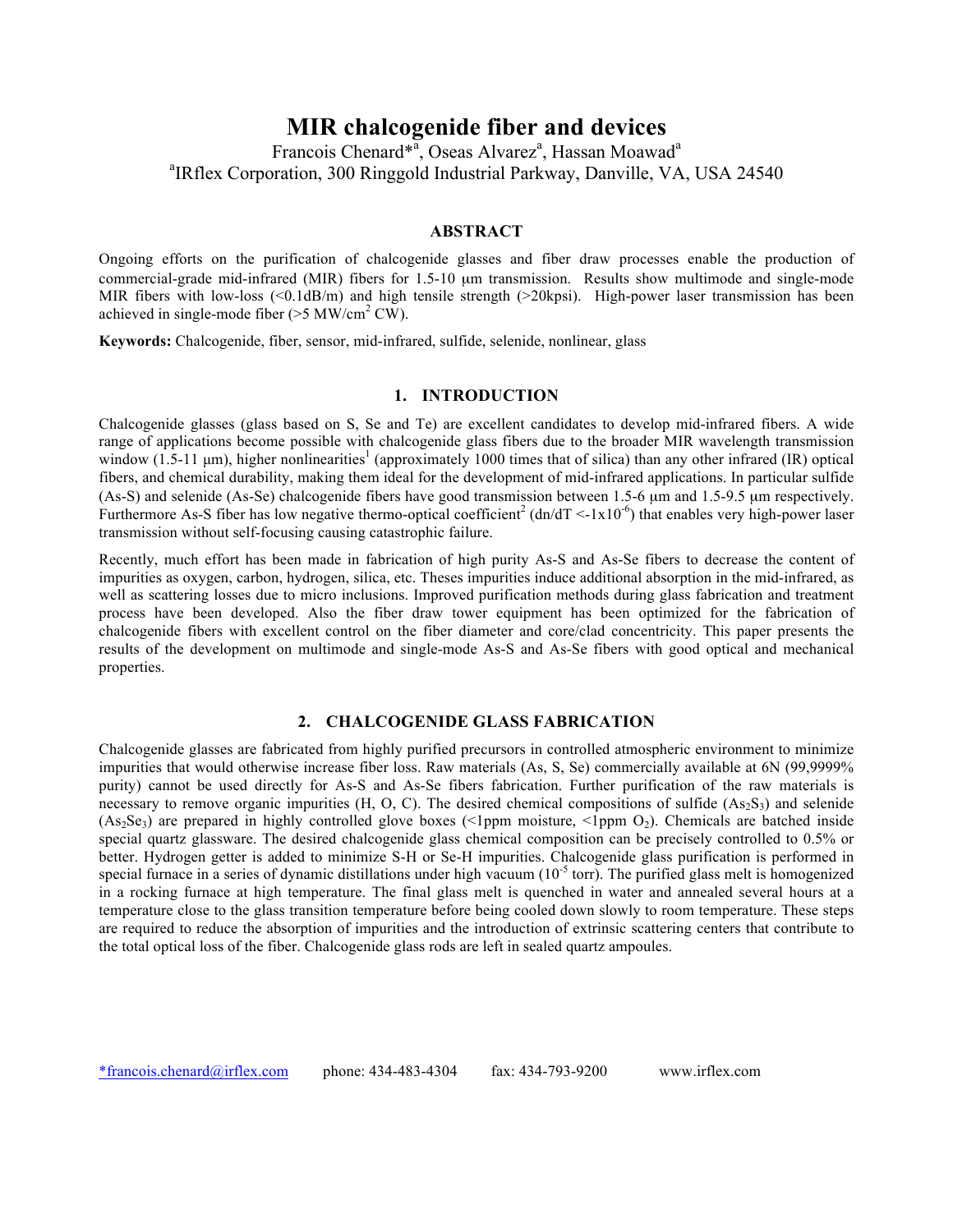## **3. CHALCOGENIDE FIBER DRAW**

Chalcogenide fibers are produced by the double-crucible (DC) technique<sup>3</sup>. The selected chalcogenide glasses for the core and clad are removed from the sealed quartz ampoules. The chalcogenide glass rods are cleaned in HF acid to remove any silica particles on the surface. The rods are loaded in the DC glassware. Multimode and single-mode chalcogenide fibers can be drawn with special DC glassware. The DC glassware is designed with precise exit holes for specific core and clad dimensions.

The DC glassware is inserted inside the oven at the top of the fiber draw tower. The oven is inside a Plexiglas box purged with nitrogen gas. The fiber draw structure itself is inside a Class 100 cleanroom enclosure (ISO 5). The temperature is ramped up to the drawing temperature and the pressures over the core and clad melts are individually adjusted to obtain the desired core/clad diameter ratio. UV cured acrylate coating is applied on the fiber for protection. The drawing speed is automatically adjusted with the feedback signal from the fiber diameter gauge. The control system has been optimized to precisely control the fiber diameter at  $\pm 1$  µm or better.

## **4. AS-S FIBER**

#### **4.1 Optical properties**

Sulfide (As-S) fiber transmits well in the 1.5-6 µm range. Figure 1 shows the loss spectrum for a 100/170 µm core/clad diameters. The loss spectrum is measured by the cutback technique. FTIR is used with liquid nitrogen cooled HgCdTe detector. The absorption peak at 4 µm is caused by S-H bond impurities. The minimum background loss is 0.083 dB/m at 4.8 µm.



Figure 1. Loss spectrum for the 100/170 µm core/clad As-S fiber.

Multimode and single-mode As-S fibers are made with the DC technique with extremely good core/clad geometry control. Core/clad concentricity error is better than 2  $\mu$ m. Also the fiber diameter is controlled with a precision of  $\pm 1 \mu$ m. Typical draw can produce several hundred meters of As-S fiber.

The numerical aperture of the fiber is determined by the difference in the chemical composition between the core and clad glasses. Typical compositions for the sulfide fiber are:  $As_{39}S_{61}$  for the core and  $As_{38}S_{62}$  for the clad. This core/clad combination gives a numerical aperture (NA) of 0.3. Lower and higher NAs are possible with different chemical compositions. NAs from 0.2 to 0.5 have been achieved.

Single-mode fiber with 9 um core diameter is tested for high-power transmission with a fiber laser CW at 2 um wavelength. The fiber under test is one meter long and liquid gallium was applied on the bare fiber at both ends to strip out any light in the clad. The coupling lens is 10 mm focal length. The focal spot size is estimated at 9.3 µm. An iris and optical isolator are used between the laser and the focusing lens. The available maximum laser power at the fiber input is 3.5W CW and the output laser power from the fiber is 2.1W. Figure 2 shows the high-power transmission results.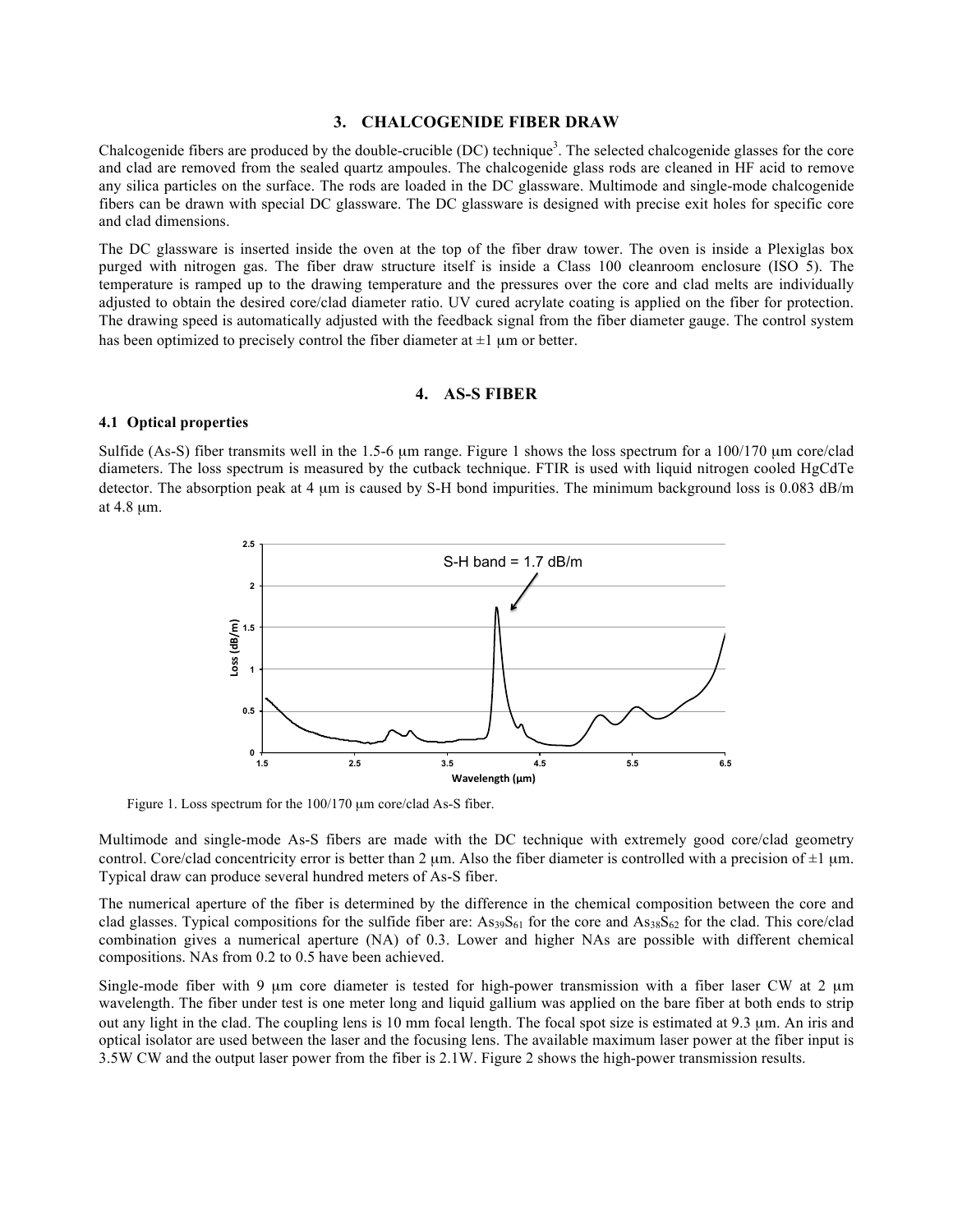

Figure 2. Output power transmission versus input power for As-S single-mode fiber with 2  $\mu$ m fiber laser.

The transmitted power is a linear function of the input power. There is no saturation of the transmitted power and no laser-induced damage is visible up to the available laser power (3.5W). The estimated laser power density at the input of the As-S single-mode fiber is  $\sim$ 5 MW/cm<sup>2</sup>. This power density is impressive when you consider that one could potentially couple over 400W of laser power in a 100  $\mu$ m As-S multimode fiber core.

Based on the slope (*m*) of the transmitted power (0.61) in Figure 2, the Fresnel reflection loss (*R*) at both ends of the fiber (2 x 17%), and the fiber loss ( $\alpha$ ) at 2 micron (0.25 dB/m), we can estimate the coupling loss ( $L_c$ ) in the single-mode fiber according to equation (1). The calculated coupling loss  $L_c$  is approximately 6.6% (0.3dB). We believe that  $L_c$  could be reduced with shorter focal length lens and higher precision translation stages.

$$
L_c = \frac{(1 - R)^2 10^{-\alpha L/10}}{m} - 1
$$
 (1)

#### **4.2 Mechanical property**

As-S glass has Young's modulus of  $16.7 \text{ GPa}^3$ , which is 4.3 times smaller than that in silica (72.1 GPa). Commercial As-S fibers are usually screen proof tested at 20 kpsi to detect and remove fiber defects. Inclusions in the glass, defects at the fiber surface, or bubbles in the coating can cause breaks. Proof test at 20 kpsi is sufficient to handle chalcogenide fiber in actual applications.

A new coating material is evaluated to increase the overall mechanical properties of the fiber. Fluoropolymer coating is used to improve the mechanical properties of the fiber and also reduce aging effects (mechanical and optical). Lowpurity As-S glasses are used for the evaluation tests. Two 100/170  $\mu$ m core/clad As-S fibers are produced. The first As-S fiber has 5 um thick thermally cured fluoropolymer coating and 350 um diameter UV cured acrylate coating. The second As-S fiber is coated with 340 µm diameter acrylate coating only.

We use a tensile test system to estimate the actual strength of the fiber. The ends of the fiber samples are wrapped around two 50 mm diameter capstans coated with a double-sided adhesive tape. The gauge length is 500 mm. Constant extension rate (200  $\mu$ m/s) is applied to the fiber and the breaking load is recorded for each fiber sample. Several fiber samples (~30) are tested in order to have a representative sample size. Weibull analysis is used to predict failure times of products, even based on small sample sizes. Weibull toolkit<sup>4</sup> is used to generate the probability of failure  $\frac{1}{2}$  versus the failure stress (kpsi). Figures 3 and 4 show the results for the As-S fibers with and without fluoropolymer coating respectively.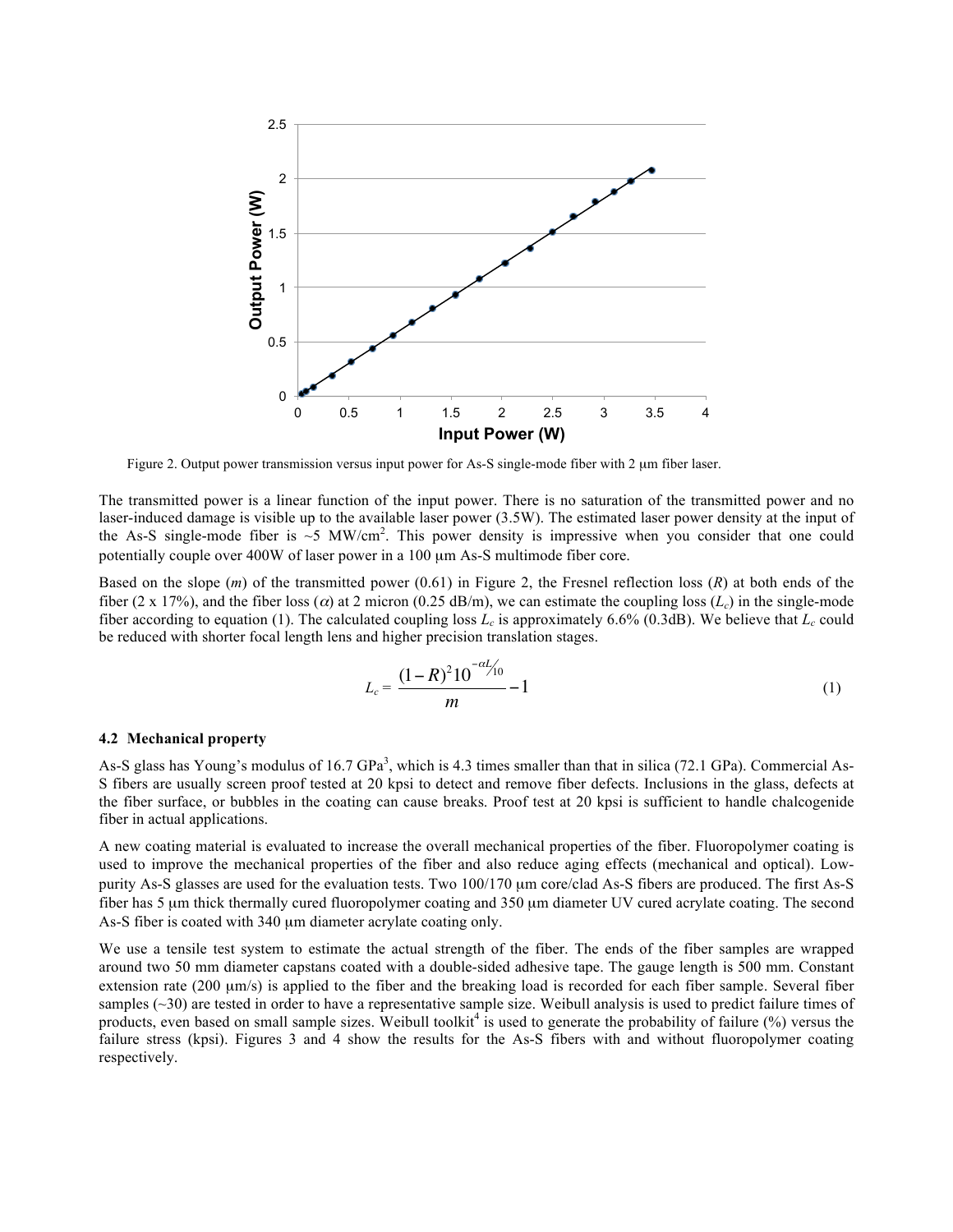

Failure Stress[kpsi]

Figure 3. Weibull plot for the probability of failure versus failure stress for As-S fiber with fluoropolymer.



Figure 4. Weibull plot for the probability of failure versus failure stress for As-S fiber without fluoropolymer.

The analysis and conclusions of the probability failure results on optical fiber may vary significantly from one source to the other. Different failure stress studies and Weibull analysis software can lead to different conclusions. The current study uses tensile strength measurement and other study uses two-point bending test<sup>3</sup>. Both techniques will lead to different results. Also it is important to have extensive background knowledge and proper software training to draw the right conclusions from the Weibull plots. For small sample sizes (2-100) it is best practice to use Median Rank Regression (MRR) to determine the Weibull parameters. A straight line is fitted through the data points (the middle line in the plots of Figures 3 and 4). This line represents the 50% confidence level. Two other curves are shown on the plots. The curve on the right is the confidence level of 5% and the curve on the left is the confidence level of 95%. As a rule of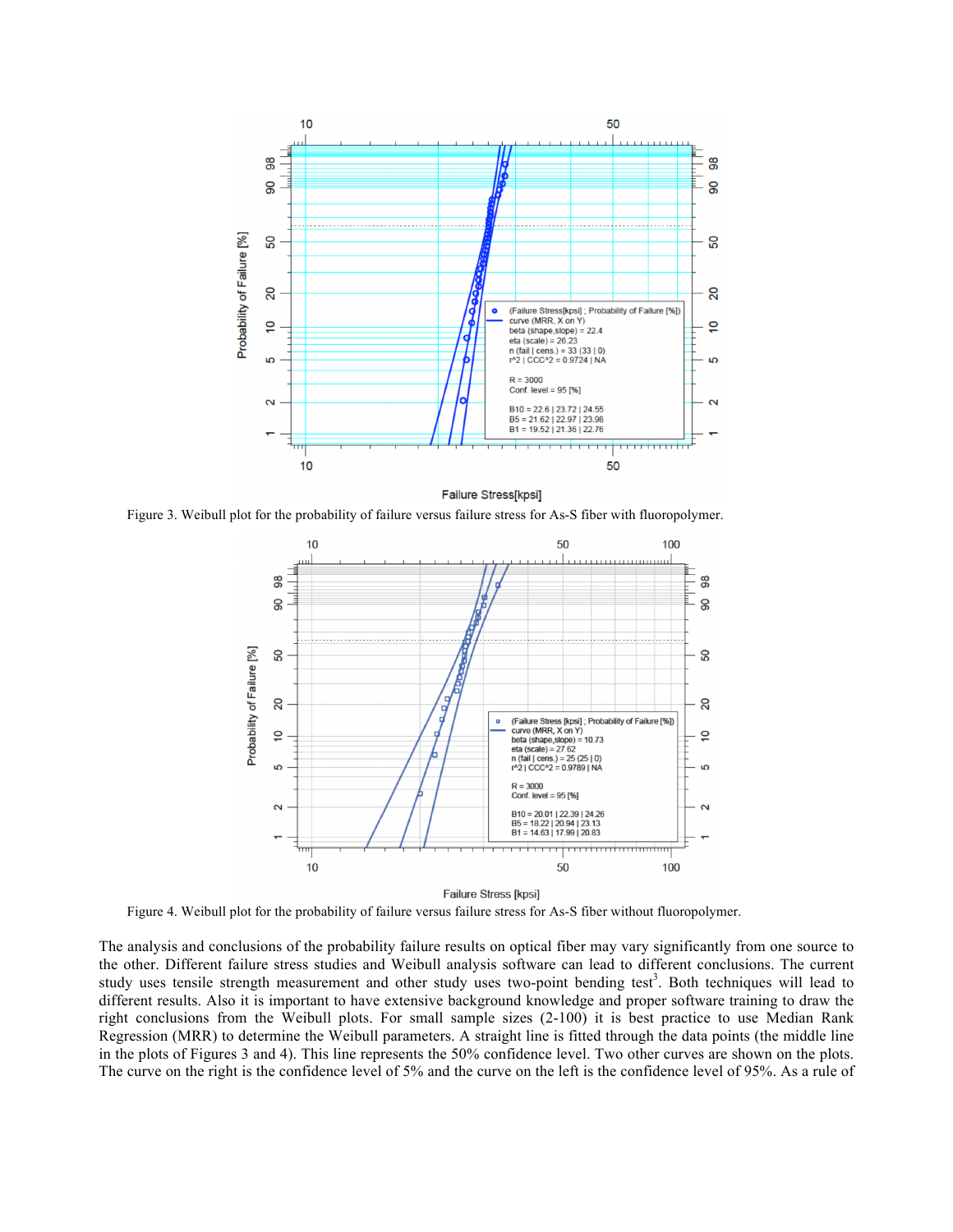thumb, we use the left curve to specify the fiber strength with 95% confidence level and for 1 % probability of failure. So as we see from Figures 3 and 4, the As-S fiber with fluoropolymer has strength of 19.52 kpsi and the fiber without fluoropolymer has strength of 14.63 kpsi. This is 33% improvement in the mechanical strength. Also the slope of the Weibull plot for the fiber with the fluoropolymer (Figure 3) is much steeper than for the fiber without (Figure 4), indicating more uniform strength performance. The As-S glasses used for the strength tests were low-purity. Other tests will be made with high-purity glasses and different thicknesses of fluoropolymer coating.

#### **4.3 Laser ultramicroscopy**

Heterophase inclusions  $(SiO<sub>2</sub>, C, etc.)$  are impurities that limit mechanical strength as well as the laser damage threshold of the As-S fiber<sup>5</sup>. These inclusions consist of substances that are hardly soluble in the chalcogenide melts. The sizes of these impurities range between 0.05 μm to several μm and enter the glass from the initial elements and the interaction of glass melt with quartz glassware. The size and concentration of inclusions present are evaluated by scattering based on the laser ultramicroscopy - LUM. Two As-S glass samples are prepared for LUM evaluation: one low-purity sample and one high-purity sample. The glass samples are polished in a parallelepiped shape. He-Ne laser  $\omega$  632 nm transmits through the glass sample and a CCD camera and piezo-electric stage positioner are used to record images at different positions of the laser beam inside the test sample. The LUM calibration was made using 4 sizes of standard polystyrene beads (40 nm to 500 nm), in unmixed and mixed populations. Figures 5 and 6 show the LUM results for the low-purity and high-purity As-S glass samples respectively.



Figure 5. Histogram of the particle diameter fractional population for scatterers in low-purity As-S glass sample. The insert shows a characteristic LUM CCD image.



Figure 6. Histogram of the particle diameter fractional population for scatterers in high-purity As-S glass sample. The insert shows a characteristic LUM CCD image.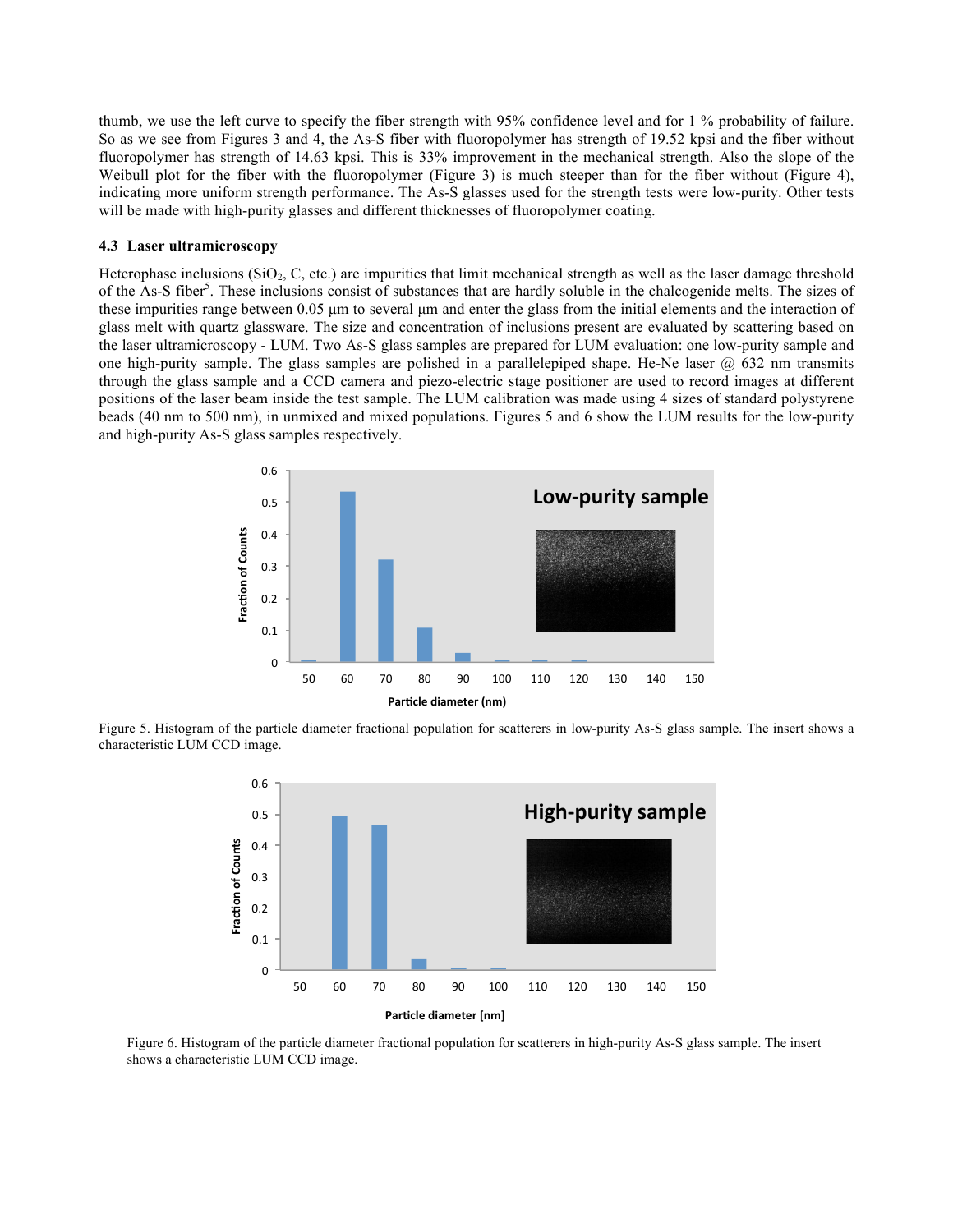The low-purity sample has larger size scatterers (up to 100 nm) compared to the high-purity sample (70-80 nm). The distribution of scatterers in the low-purity sample is exponentially decreasing, as the size of the particles increases from 60 nm to 100 nm. The high-purity sample has a limited size particle population, almost equally divided between 60 nm and 70 nm sizes. LUM CCD captured photographs at 3.5x magnification are shown as inserts to the histograms, in order to have a qualitative picture of the measurements.

## **5. AS-SE FIBER**

Selenide (As-Se) glass has tendency to crystallize and special time-temperature conditions must be used to draw As-Se fibers. Figure 7 shows the loss spectrum of the 200/250 µm core/clad As-Se fiber. The As-Se fiber transmits well in the 1.5-9.5 µm range. The Se-H absorption peak is 1.4 dB/m at 4.56 µm. Several hundred meters of As-Se fibers can be drawn without crystallization. Typical As-Se fibers have 0.3 NA and 15 kpsi proof-test.



Figure 7. Loss spectrum for the 200/250  $\mu$ m As-Se fiber.

The 200/250  $\mu$ m As-Se fiber (1 m long) is tested with a CO<sub>2</sub> laser at 9.3  $\mu$ m. The laser pulse width is fixed at 40  $\mu$ s and the frequency is varied to increase the average power in the fiber. Figure 8 shows the output laser power versus the laser modulation frequency. The maximum output average laser power recorded from the As-Se fiber output is 6.8W before the input fiber end is damaged. The corresponding average laser power at the input fiber end is estimated at 14W. Dust particles falling on the input fiber end are most likely responsible for the laser damage. We believe that higher power could be transmitted under clean room conditions.



Figure 8. Output power transmission versus modulation frequency for As-Se fiber with  $CO<sub>2</sub>$  laser at 9.3 µm.